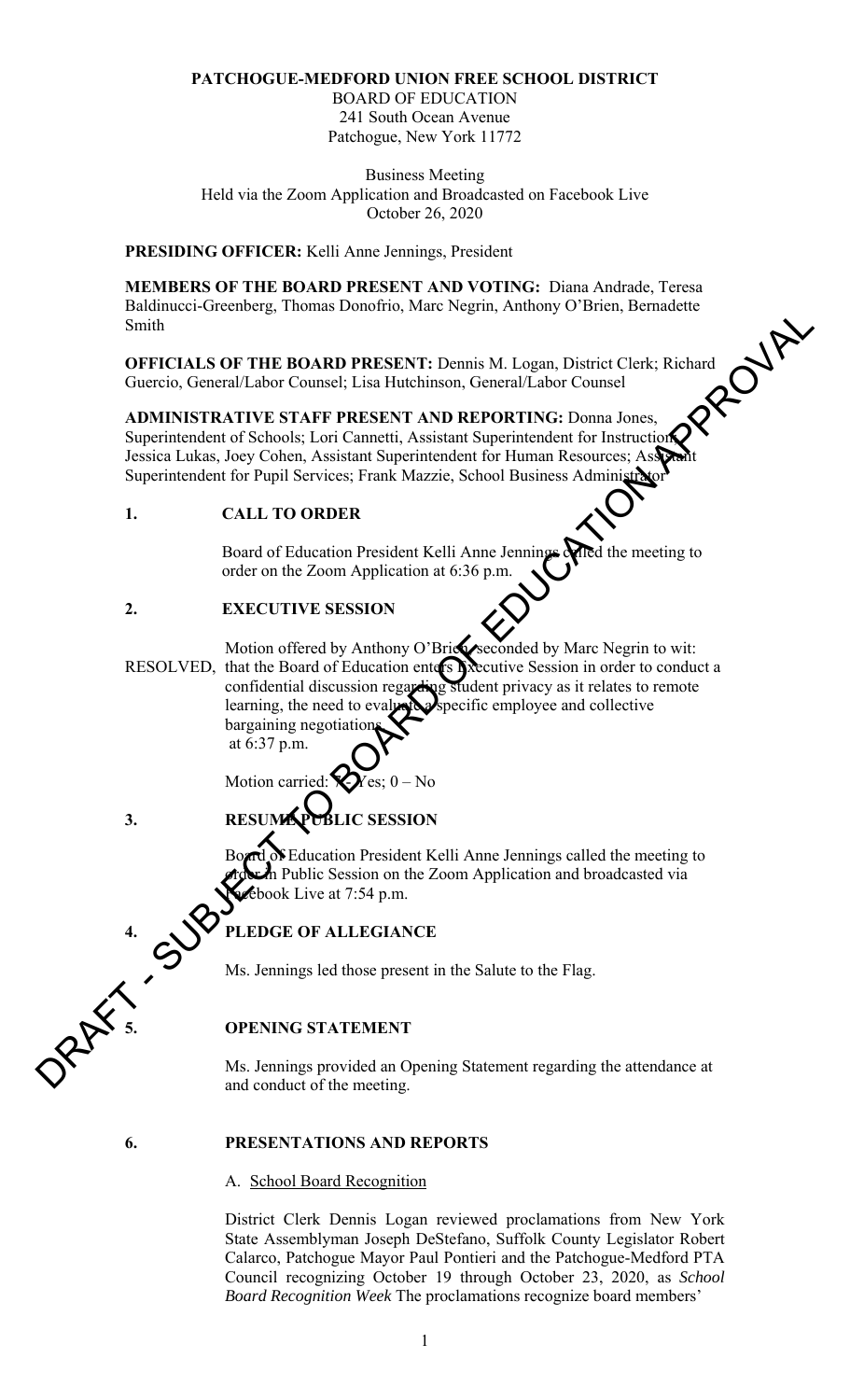#### **6. PRESENTATIONS AND REPORTS** - continued

dedication to the district's children, learning and community; their donation of countless hours of service; and their continuing to strive for improvement, quality and progress in education.

The Superintendent of Schools, Donna Jones, presented the members of the Board of Education a gift in honor of *School Board Recognition Week*.

B. Annual Audit Report

Brenden Nelson from the R.S. Abrams accounting firm appeared virtually<br>to review the audit performed by the firm, the district's external audit firm,<br>for fiscal 2019-2020. The final audit report is to be sent to the New Y to review the audit performed by the firm, the district's external audit firm, for fiscal 2019-2020. The final audit report is to be sent to the New York State Education Department following its receipt by the Board of Education. Exercise of the said first specified Newton free the S. Abents are continue than the scheme and the risk directive business the state of the first of the state of the Scheme and the risk directive and the state of the Sch

Acknowledgement of Receipt of Internal Audit Report

Motion offered by Anthony O'Brien, seconded by Bernadet wit:

- WHEREAS, R. S. Abrams & Company has submitted an Anxha Audit Report for operations of the Patchogue-Medford School District for the fiscal year ending June 30, 2020, now, therefore, be it
- RESOLVED, that a copy of the said report is hereby received and shall be filed with the New York State Education Department; and bet further
- RESOLVED, that the District Clerk of the Board of Education shall file a certified copy of this motion with the Office of Audi

A roll-call vote was taken:

Diana Andrade – Yes  $\bigotimes$  Anthony O'Brien - Yes Teresa Baldinucci-Greenberg – Yes Bernadette Smith - Yes Thomas Donofrio  $\bigcap_{i=1}^{\infty}$  Kelli Anne Jennings - Yes Marc Negrin

as approved unanimously.

id and Curriculum Updates

Intendent of Schools, Dr. Donna Jones; Assistant Superintendent for truction, Ms. Lori Cannetti; and the Assistant Superintendent for Special Education and Pupil Services, Dr. Jessica Lukas, presented updates regarding Curriculum and the Hybrid Plan.

## **7. CONSENT AGENDA**

JRAFF -

**Motion offered by Diana Andrade, seconded by Teresa Baldinucci-Greenberg to approve the Consent Agenda (Items A through N) as follows:** 

A. Approval of Minutes

RESOLVED, that the Board of Education hereby approves the Meeting Minutes for the following Board of Education meetings:

- September 21, 2020 Business Meeting Minutes
- B. Approval of Personnel
- WHEREAS, the Board of Education recognizes that in order to be eligible for tenure, an individual receiving a probationary appointment as a classroom teacher or building principal must receive annual composite or overall APPR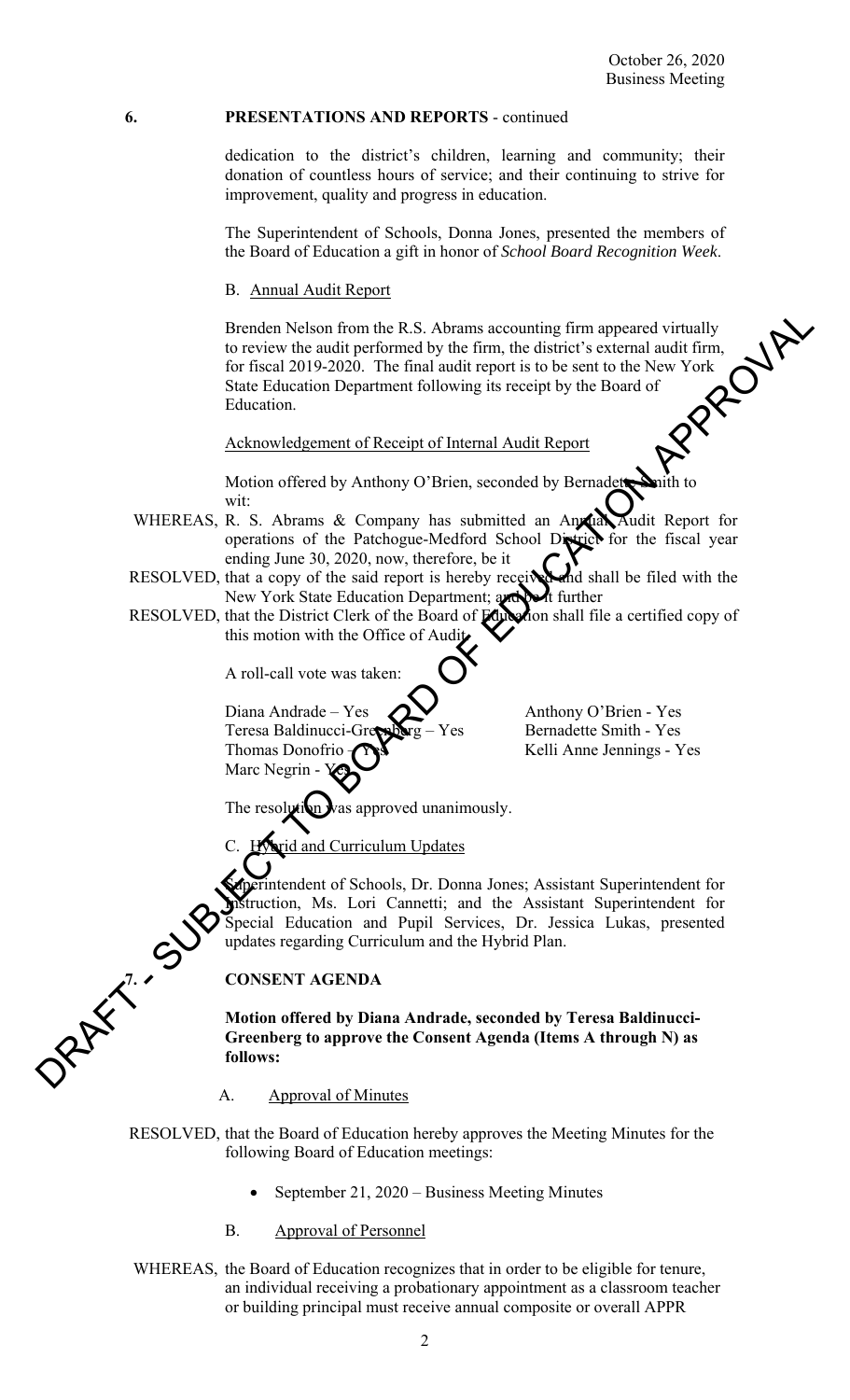ratings of H or E in and least three (3) of the four (4) proceeding years, and if the individual

receives a rating of one (1) in the final year of the probationary period, he or she will not be eligible for tenure at that time, be it

 RESOLVED, that the Board of Education hereby approves the following personnel Reports. (see Schedule #1 - Attached)

- A1. Instructional Staff
- A2. Instructional Staff Leaves of Absence/Returns
- B1. Operational Staff
- B2. Operational Staff Leaves of Absence/Returns
- B3. Operational Payouts

Be it further

Be it further<br>RESOLVED, that these appointments and the stipends applicable to same are subject to and contingent upon the reopening of school and/or the further cosure thereof related to or emanating from the Covid-19 virus and/or  $\widehat{\text{gate}}(s)$  of emergency and the aforementioned stipends will be paid, problem, or not paid accordingly. **EXECUTE To be a set of the state of the state of the state of the state of the state of the state of the state of the state of the state of the state of the state of the state of the state of the state of the state of th** 

C. Approval of Provision of Educational Opportunities to Resident Pupils with Disabilities

RESOLVED, that the Board of Education approves provision of educational opportunities to resident pupils as listed,  $\lambda$  date order, shown on the following rosters provided:

- 1. Committee for Pre-School Special Education
- 2. Committee for Spocial Education
- 3. 504 Committe
- D. Acceptance of Financial Reports

RESOLVED, that the Board of Equivation hereby accepts the following financial reports:

- 
- asurer's Report 2. Claims Auditor Letter
- 3. Claims Auditor Reports
	- Payroll Schedule Audit Report
	- Payroll Adjustments Report
		- Custodial Overtime Report
		- Cash Disbursement Report
		- Workers' Compensation Cash Disbursement
		- Wire Reconciliation Report
	- nVision Audit Reports
- 4. Cash Flow Projection
- 5. Extra Classroom Activity Fund
- 6. Addition or Revision of Extra Classroom Activity Account
- 7. Scholarship Activity Fund
- 8. General Fund Financial Reports
- 9. School Lunch Fund Financial Reports
- 10. Special Aid Fund Financial Reports
- 11. Capital Projects Fund Financial Reports
- 12. Trust & Agency Fund Financial Reports
- 13. Private Purpose Trust Fund Financial Reports
- 14. Debt Service Fund Financial Reports
- 15. Workers' Comp. Reserve Financial Reports
- 16. Budget Transfer Query
- 17. Capital Project Report (7/01/99 Present)
- 18. Warrants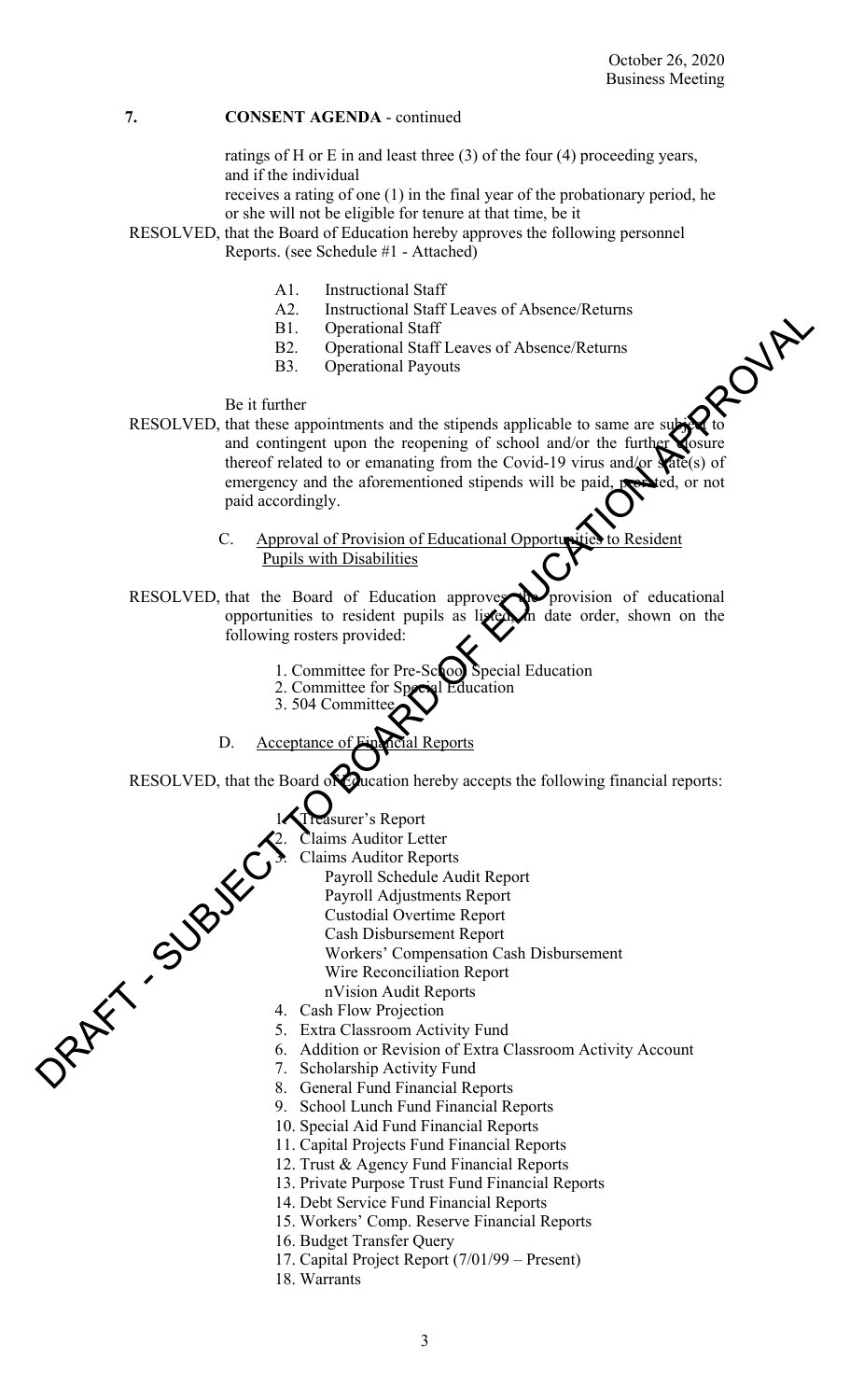# E. Budgetary Adjustments

 RESOLVED, that the Board of Education hereby approves the following Budgetary Adjustments in the amount of \$3,773,044.00 as provided to the Board of Education.

1. Budget Transfers in Excess of \$5,000

# F. Approval of Contracts

| $\#$ | <b>Contract</b>                                                    | <b>Description</b>                                              | Rate                                                                                                                                                                                               | Atty.<br><b>Reviewed</b> | <b>Reaso</b>                                       |
|------|--------------------------------------------------------------------|-----------------------------------------------------------------|----------------------------------------------------------------------------------------------------------------------------------------------------------------------------------------------------|--------------------------|----------------------------------------------------|
| 1.   | Generation<br>Ready, Inc.                                          | Consultant<br><b>Services</b>                                   | \$1,850.00 per day for 6<br>days                                                                                                                                                                   | N <sub>o</sub>           | <b>Attorney</b><br>pproved<br>District<br>Template |
| 2.   | Mount Sinai<br><b>UFSD</b>                                         | <b>Special Education</b><br>Services – District<br>of Location  | In accordance with<br>Educ. Law 3602-c and<br>the regulations<br>established by the.<br>Comm. of Educ.                                                                                             |                          | Attorney<br>Approved<br>District<br>Template       |
| 3.   | South<br>Huntington<br><b>UFSD</b>                                 | <b>Special Education</b><br>Services - District<br>of Residence | In accordance with NYS<br>Law and procedures<br>established by NYSED                                                                                                                               | N <sub>o</sub>           | Attorney<br>Approved<br>Template                   |
| 4.   | St. Charles<br>Hospital &<br>Rehabilitation<br>Center              | Athletic Trainer-<br><b>AMENDMENT</b>                           | See contract for<br><b>mended</b> rates                                                                                                                                                            | N <sub>o</sub>           | Attorney<br>Approved<br>Template                   |
| 5.   | Strategic Inquiry<br>Consulting, LLC<br>d/b/a Strategic<br>Inquiry | Consultant<br>Services                                          | \$2,500.00 per full day<br>and \$1.500.00 per half<br>day. Not to exceed<br>\$22,500.00 per school.                                                                                                | N <sub>o</sub>           | Attorney<br>Approved<br>Template                   |
| 6.   | Westbrook<br>Preparatory<br>School                                 | $611$ $\sqrt{9}$ IDEA<br>ederal Flow Thru<br>Funds              | In accordance with NYS<br>Law and procedures<br>established by NYSED                                                                                                                               | N <sub>o</sub>           | Attorney<br>Approved<br>Template                   |
|      |                                                                    |                                                                 | RESOLVED, that the Board of Education hereby acknowledges receipt of a report from<br>the district's Internal Auditor, Cerini and Associates, entitled "Review of<br>Payroll and Human Resources." |                          |                                                    |

RESOLVED, that the Board of Education hereby establishes temperature settings during the 2020-2021 heating season (maintain the buildings at 65 degrees during hours of occupation and 55 degrees during shutdown hours) and authorizes the Board President to communicate an energy-savings message to all residents of the school district.

I. Approval of Attendance at Conference

RESOLVED, that the Board of Education hereby approves attendance by the following staff members at the conference specified:

> Jessica Lukas, Michelle Marrone, Raymond Ruiz, Bernadette Smith, Lissetty Thomas and Atiya Batts – Long Island Consortium for Excellence

> > 4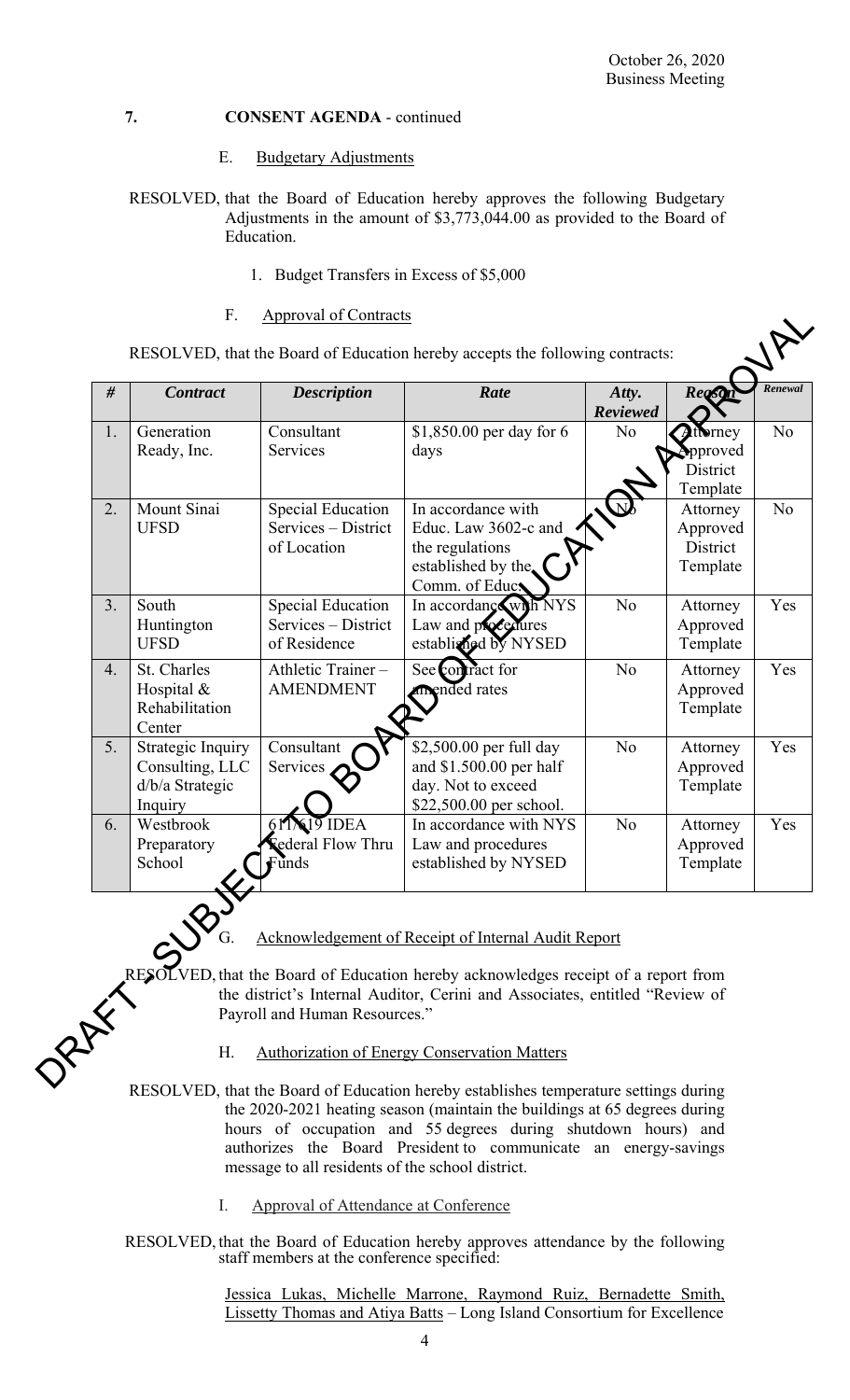and Equity – Year 4 – Virtual, on October 7, 2020; November 6, 2020; December 2, 2020; December 8, 2020; January 14, 2021; January 21, 2021; February 5, 2021; February 19, 2021; March 5, 2021; March 12, 2021; April 5, 2021; April 7, 2021 and April 21, 2021; at a total cost of \$8,700.00 to be paid by grant.

- J. Approval of Qualified Lead Evaluators
- RESOLVED, that

Nathan Brinkman Director

Joann Luisa Assistant Principal Shannon Ott CSE Chairperson

have received appropriate training in teacher and/or principal evaluation accordance with the regulations of the Commissioner of Education and these individuals are hereby recertified as qualified lead evaluators for the purpose of conducting and completing evaluations.

K. Board Member Activity

- RESOLVED, that the Board of Education that the Board of Education hereby approves the attendance of Board Member Bernadette Smith It the New York State School Boards Association Annual Convention and pre-Convention Law Conference to be held virtually on October 22, 2020 and October 27 – October 29, 2020 at a cost  $\delta$  \$385 to the district. Experiment and the state of the state of the state of the state of the state of the state of the state of the state of the state of the state of the state of the state of the state of the state of the state of the state o
	- L. Approval to have the New York State School Boards Association Conduct a Custom Board R

RESOLVED, that the Board of Education hereby approves engaging the New York State School Boards Association to conduct a Custom Board Retreat at the District Office at a cost of \$2,500.00, on a date to be determined.

- M. Approval **ON** Membership on Board of Education Committees
- RESOLVED, that the Board of Education hereby approves the committee membership listed below:



**Instructional and Student Support Programs – Marc Negrin/ Lori Cannetti** 

Natalie Amaro Rosario Amaya Makenzie Belmonte Brian Buccinna Catherine Carella-Dean Tara Cataldo Shari Costello Nicholas Cristoforo Peg Felouzis Manny Felouzis Jeanne Franzone June Gagnon

Lori Goldstein Julia Hollowell Pam Julian-Petersen Michelle Marrone Robyn Hiller McGee Kathleen Murphy Caitlin Nash Victoria Norton Ray Ruiz Louis Stellato Marjorie Zambrano

## **Finance – Thomas Donofrio /Frank Mazzie**

Christopher Angelora Shari Costello Manny Felouzis Peg Felouzis

Yetunde Olagbegi Pam Julian-Petersen Richard Petersen Kevin Toolan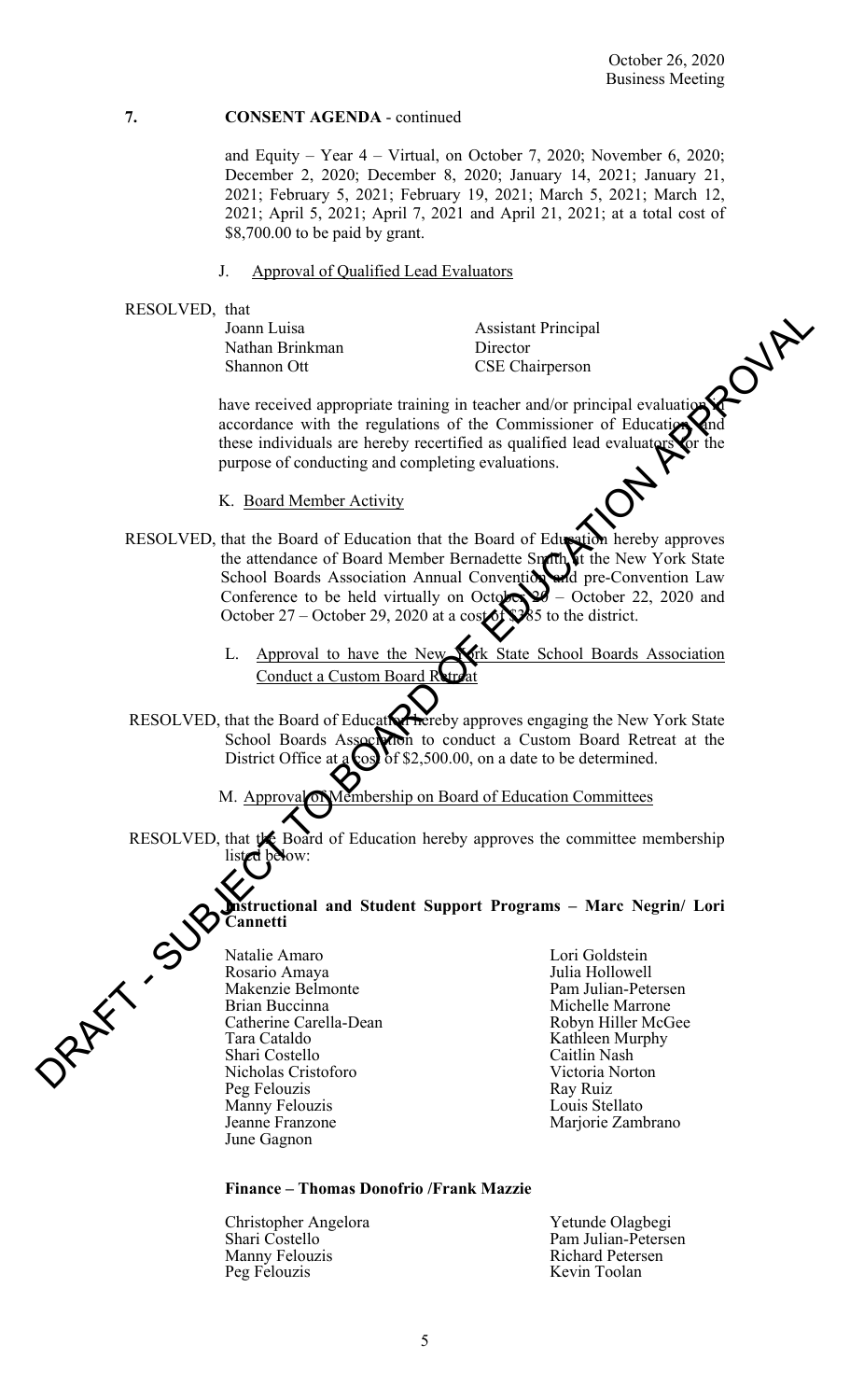# **Legislation – Teresa Baldinucci-Greenberg/Joey Cohen**

|          | $Legis$ and $-1$ eresa Dalumucci-Greenberg/Joey Conen                                                                                                                                                                                                                                                                              |                                                                                                   |  |  |  |
|----------|------------------------------------------------------------------------------------------------------------------------------------------------------------------------------------------------------------------------------------------------------------------------------------------------------------------------------------|---------------------------------------------------------------------------------------------------|--|--|--|
|          | Tara Cataldo<br>Shari Costello<br>Manny Felouzis<br>Dillon Paul<br>Pam Julian-Petersen                                                                                                                                                                                                                                             | Jacqueline Routh<br><b>Bunnie Schiller</b><br>Eli Tricoche<br>Syndee Zegel                        |  |  |  |
|          | Building, Operations, Construction, and Security - Bernadette<br><b>Smith/Paul Noonan and Chris Broschart</b>                                                                                                                                                                                                                      |                                                                                                   |  |  |  |
|          | Brian Buccinna<br>Shari Costello<br>Theresa DeLeva<br>Gino O'Leary                                                                                                                                                                                                                                                                 | <b>POUP</b><br>Christopher Pontieri<br><b>Timothy Ritter</b><br>Michelle Thoden                   |  |  |  |
|          | and<br>District-Wide Technology - Diana Andrade/James Richroad<br><b>Dennis Pettas</b>                                                                                                                                                                                                                                             |                                                                                                   |  |  |  |
|          | Jose Alicea<br>Cheryl Baker<br>Brian Buccinna<br>Cristina Carpluk<br>Shari Costello                                                                                                                                                                                                                                                | Laura D<br>Joseph <b>Gable</b><br>Kimberly Hochberg<br>a Interante                                |  |  |  |
|          | O'Brien/ Ryan Cox and<br>Extra-Curricular Program -<br>Anthony<br><b>Nathan Brinkman</b>                                                                                                                                                                                                                                           |                                                                                                   |  |  |  |
|          | Shari Costello<br>Madison Frascogna<br>Dawn Franzese                                                                                                                                                                                                                                                                               | Nicole Gruter<br><b>Bunnie Schiller</b>                                                           |  |  |  |
|          | N. Section 913 Evaluat:<br>on for District Employee                                                                                                                                                                                                                                                                                |                                                                                                   |  |  |  |
|          | $\boldsymbol{\mathcal{O}}$<br>RESOLVED, that the Board & Education hereby appoints Dr. Randall Solomon as<br>School Medca Inspector pursuant to Section 913 of the New York State<br>Education Law in order to evaluate the capacity of the employee named in<br>the attached confidential Schedule "A" to perform his/her duties. |                                                                                                   |  |  |  |
|          | all vote was taken on the Consent Agenda (Items A through N<br><b>Above</b> )                                                                                                                                                                                                                                                      |                                                                                                   |  |  |  |
| PRAY SUE | Diana Andrade – Yes<br>Teresa Baldinucci-Greenberg - Yes<br><b>Thomas Donofrio - Yes</b><br><b>Marc Negrin - Yes</b>                                                                                                                                                                                                               | <b>Anthony O'Brien - Yes</b><br><b>Bernadette Smith - Yes</b><br><b>Kelli Anne Jennings - Yes</b> |  |  |  |
|          | The Consent Agenda was approved unanimously.                                                                                                                                                                                                                                                                                       |                                                                                                   |  |  |  |
|          | <b>DEPARTURE OF BOARD MEMBER</b>                                                                                                                                                                                                                                                                                                   |                                                                                                   |  |  |  |
|          | Board of Education member Anthony O'Brien departed the meeting at 8:37<br>p.m.                                                                                                                                                                                                                                                     |                                                                                                   |  |  |  |
| 9.       | <b>SUPERINTENDENT'S REPORT</b>                                                                                                                                                                                                                                                                                                     |                                                                                                   |  |  |  |
|          | Dr. Jones provided a report on her recent activities.                                                                                                                                                                                                                                                                              |                                                                                                   |  |  |  |
| 10.      | <b>DISCUSSION TOPICS</b>                                                                                                                                                                                                                                                                                                           |                                                                                                   |  |  |  |
|          |                                                                                                                                                                                                                                                                                                                                    |                                                                                                   |  |  |  |

The members of the Board of Education held a discussion regarding the Board's positions on the items to be voted upon at the New York State School Boards Association Annual Business Meeting, to be held virtually